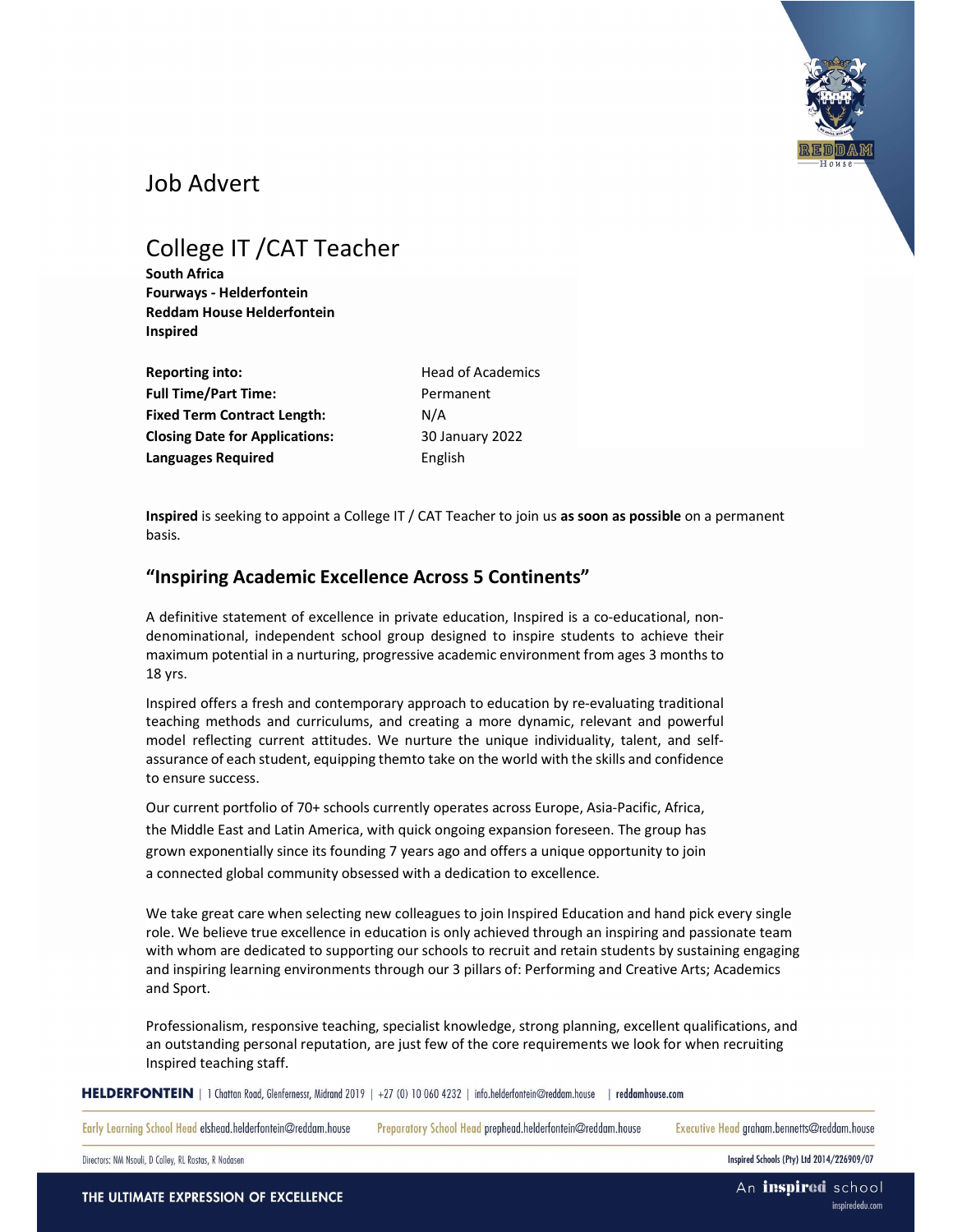For more information about us, please visit Inspired Schools - Premium Private Education (inspirededu.com)



## OUR SCHOOL

Reddam House Helderfontein is a premier, private school, situated in the picturesque Helderfontein Estate Valley, surrounded by the leafy suburbs of Dainfern, Fourways, Lonehill and Broadacres.The Helderfontein Campus provides a beautiful, tranquil, secure, nurturing, enabling, learning-and-exploring environment. The natural, surrounding beauty encourages our teachers to bring the outdoor environment into the classroom.Reddam House Helderfontein offers a balanced, holistic, innovative, learning experience, encouraging students to realize their unique gifts, talents and abilities in pursuit of academic excellence.Being part of the Fourways area offers convenience, security and exclusivity, providing premium education to families living in the Fourways, Sandton & Gauteng vicinity.We offer weekly and termly boarding from Grade 6 – 12, providing a home-away-from-home to students outside South Africa from neighbouring countries including: Botswana, Zambia and Mozambique.

#### WHY APPLY

#### "Be at the forefront of International Education"

When you join Inspired, you become part of a unique global community of passionate professionals, with unrivalled access to extensive guidance, support and advice all focused on creating a culture of excellence in education.

#### WHAT WE OFFER

- The most collaborative environment, at every level, that you will find anywhere;
- Excellent resources
- Excellent professional development within the Inspired group and a global network of over 70 schools to learn alongside
- At the leading edge of independent school thinking.
- A culture of excellence;
- Network of opportunities &
- Competitive package.

### ROLE SUMMARY & JOB PURPOSE

To adopt a holistic view to students in their care, promoting the general progress and well-

HELDERFONTEIN **peing of individuals and of any class or group assigned to them.**<br>HELDERFONTEIN **P**I Chaftan Road, Glenfernessr, Midrand 2019 | +27 (0) 10 060 4232 | info.helderfonfein@reddam.house | reddamhouse.com

|  | Early Learning School Head elshead.helderfontein@reddam.house Preparatory School Head prephead.helderfontein@reddam.house |  | Executive Head graham.bennetts@reddam.house |
|--|---------------------------------------------------------------------------------------------------------------------------|--|---------------------------------------------|
|--|---------------------------------------------------------------------------------------------------------------------------|--|---------------------------------------------|

Directors: NM Nsouli, D Colley, RL Rostas, R Nadasen

Inspired Schools (Pty) Ltd 2014/226909/07

THE ULTIMATE EXPRESSION OF EXCELLENCE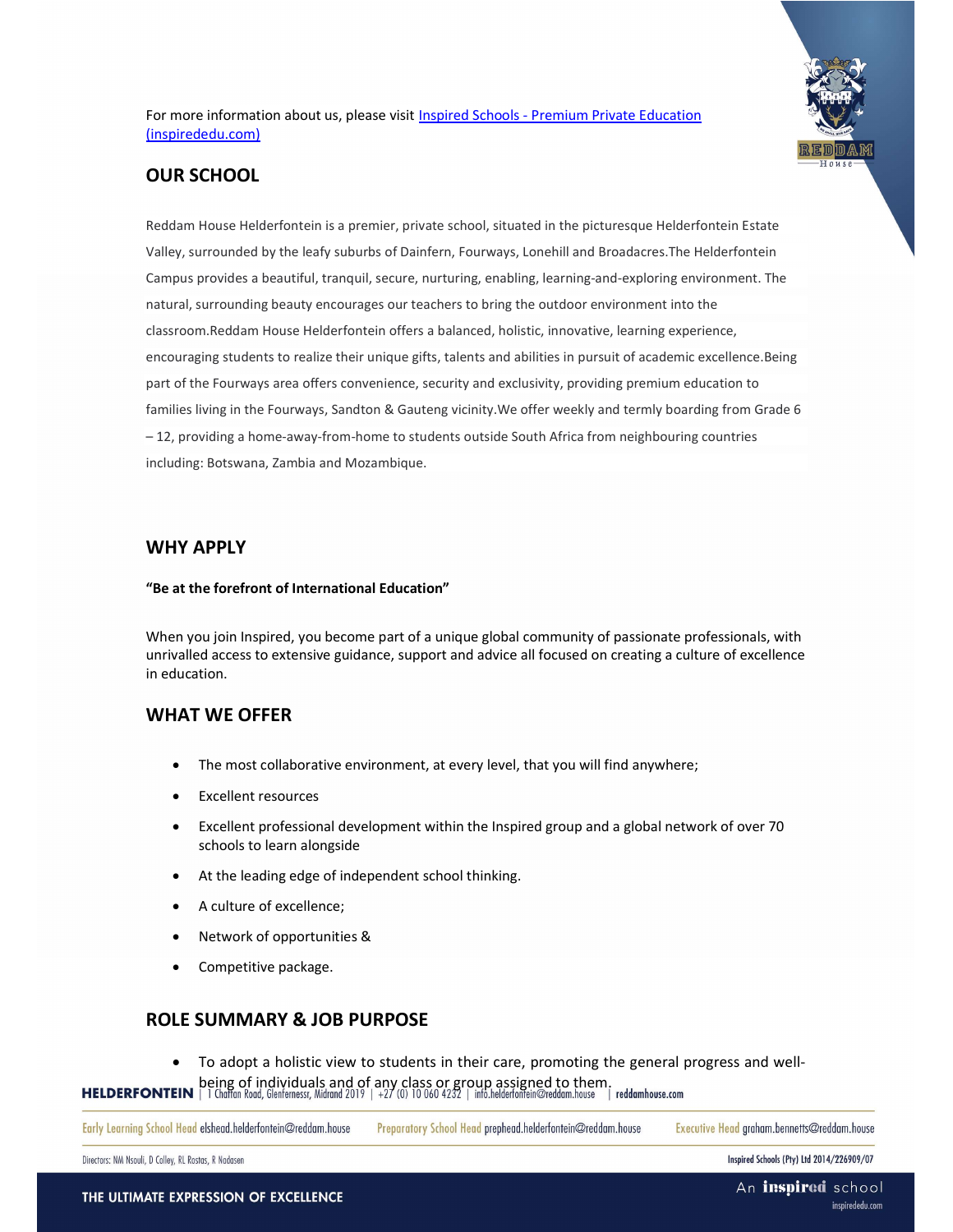To create a positive learning environment and motivate students to achieve their full potential



## ROLE RESPONSIBILITIES

This position will be responsible for the following:

- Plan, prepare and present interesting and exciting Afrikaans lessons
- Establish a teaching environment that is nurturing and promotes learning.
- Behave in a professional manner with regard to punctuality, behavior, standards of work and homework of students.
- Evaluate, reflect on and refine your teaching practice.
- Teach extra lessons when required on two afternoons per week.
- Produce resources for students of a high standard.
- Respond to e-mails and telephone messages from parents within 24 hours.
- Attend all special occasions at the discretion of the relevant Head.
- Exam setting and the marking of exams and all other forms of student evaluation
- The writing of report comments
- Prepare practical learning opportunities for students.
- The post holder is required to undertake any other reasonable tasks that the School Head/line manager determine.

Whilst every effort has been made to explain the main duties and responsibilities of the post, each individual responsibility undertaken may not be identified. The duties outlined above are not intended as a restrictive list and may be extended or altered to include other tasks that are commensurate with the role as directed Senior Management.

#### WHAT WE'RE LOOKING FOR

|                                                                                                                              | <b>ESSENTIAL</b>                                                                                                                                                                                                                                                                                                                                                                                  | <b>DESIRABLE</b>                                                                                                |
|------------------------------------------------------------------------------------------------------------------------------|---------------------------------------------------------------------------------------------------------------------------------------------------------------------------------------------------------------------------------------------------------------------------------------------------------------------------------------------------------------------------------------------------|-----------------------------------------------------------------------------------------------------------------|
|                                                                                                                              |                                                                                                                                                                                                                                                                                                                                                                                                   |                                                                                                                 |
| <b>Inspired Required Teaching</b><br><b>Standards</b><br>A full outline of Teaching<br>standards are available on<br>request | Able to set clear expectations and stretching goals<br>Adaptable teaching style incorporating feedback<br>A depth of understanding in the relevant subject area<br>Ability to judge learning effectiveness<br>Excellent preparation and planning<br>Assessment of student outcomes and feedback to enhance performance<br>Genuine care and attention for the highest standards of student welfare |                                                                                                                 |
| <b>Skills and previous</b><br>experience                                                                                     | Ability to connect effectively with<br>children<br>A thorough understanding of the<br>subject material that you will be<br>teaching<br>Ability to be a role model                                                                                                                                                                                                                                 | Previous experience with IEB<br>Programmes<br>Previous experience in a high-<br>performing international school |
| HELDERFONTEIN   1 Chattan Road, Glenfernessr, Midrand 2019                                                                   | 1Abdditysto mefileration monumento asticle eddumhouse.com<br>$+29(0)$<br>Good planning, organising and                                                                                                                                                                                                                                                                                            |                                                                                                                 |
| Early Learning School Head elshead.helderfontein@reddam.house                                                                | Preparatory School Head prephead.helderfontein@reddam.house                                                                                                                                                                                                                                                                                                                                       | Executive Head graham.bennetts@reddam.house                                                                     |

Directors: NM Nsouli, D Colley, RL Rostas, R Nadasen

Inspired Schools (Pty) Ltd 2014/226909/07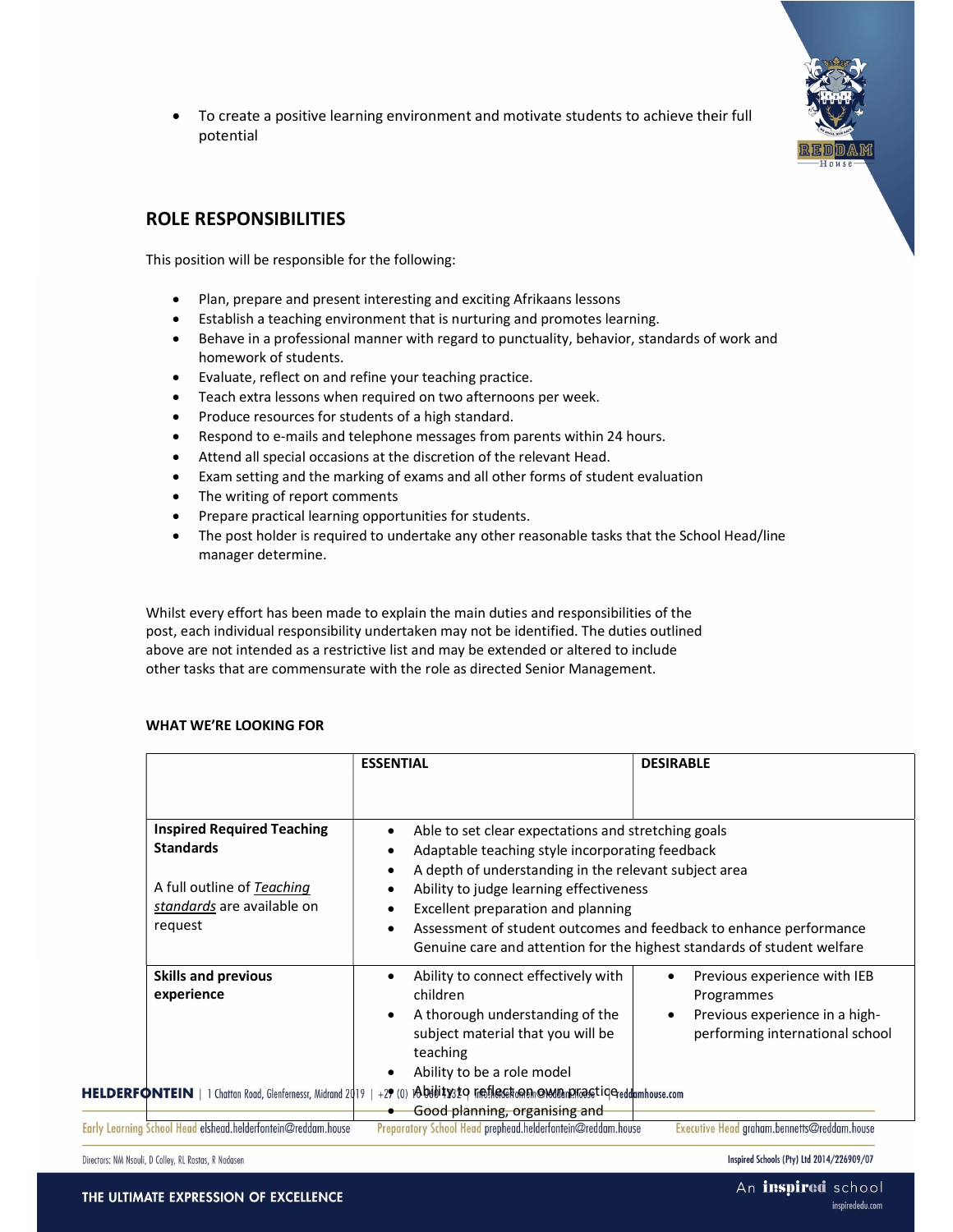|                                                       | reporting skills<br>Good communication skills (oral,<br>written and presentation)<br>Good time management skills<br>Good interpersonal skills and<br>strong team orientation                                                                                    | $H$ $0$ $\nu$ $s$ $\epsilon$ |
|-------------------------------------------------------|-----------------------------------------------------------------------------------------------------------------------------------------------------------------------------------------------------------------------------------------------------------------|------------------------------|
| <b>Qualifications and</b><br><b>Accreditations</b>    | University degree in appropriate<br>subject<br><b>Certified Teaching Status</b><br>Appropriate right to work<br>SACE registered                                                                                                                                 |                              |
| <b>Personal Competencies and</b><br><b>Attributes</b> | An unwavering commitment to<br>the development of students<br>A demonstrable passion for the<br>profession<br>Excellent organizational skills<br>A positive attitude to change<br>An excellent classroom<br>practitioner<br>A continuous improvement<br>mindset |                              |

#### HOW TO APPLY

- Please send a covering letter and copy of your resumé to the following email address: careers.helderfontein@reddam.house
- Your resume will be reviewed and if you meet the criteria, we will contact you for an interview.

Due to the current COVID environment, interviews may place via Skype, MS Teams or another virtual platform.

All applicants will be expected to provide some if not all of the following (i) a supporting statement clearly outlining why they are interested in the position and school (ii) a CV with their details and history of employment and achievements (iii) at least two referees from a recent/current appointment.

#### SAFEGUARDING STATEMENT

Inspired are committed to safeguarding and promoting the welfare of children and young people and if successful you are expected to share this commitment. The protection of our students' welfare is the responsibility of all staff and individuals are expected to conduct themselves in a way that reflects the principles and values of our organization.

Any successful applications will also be required to undergo rigorous child protection screening including checks with past employers and an enhanced DBS check as well as completing any relevant safeguarding assessments

#### EQUAL OPPORTUNITIES STATEMENT

HELDERFONTEIN | 1 Chattan Road, Glenfernessr, Midrand 2019 | +27 (0) 10 060 4232 | info.helderfontein@reddam.house | reddamhouse.com

Early Learning School Head elshead.helderfontein@reddam.house

Preparatory School Head prephead.helderfontein@reddam.house

Executive Head graham.bennetts@reddam.house

Directors: NM Nsouli, D Colley, RL Rostas, R Nadasen

Inspired Schools (Pty) Ltd 2014/226909/07

**RECENT 1**